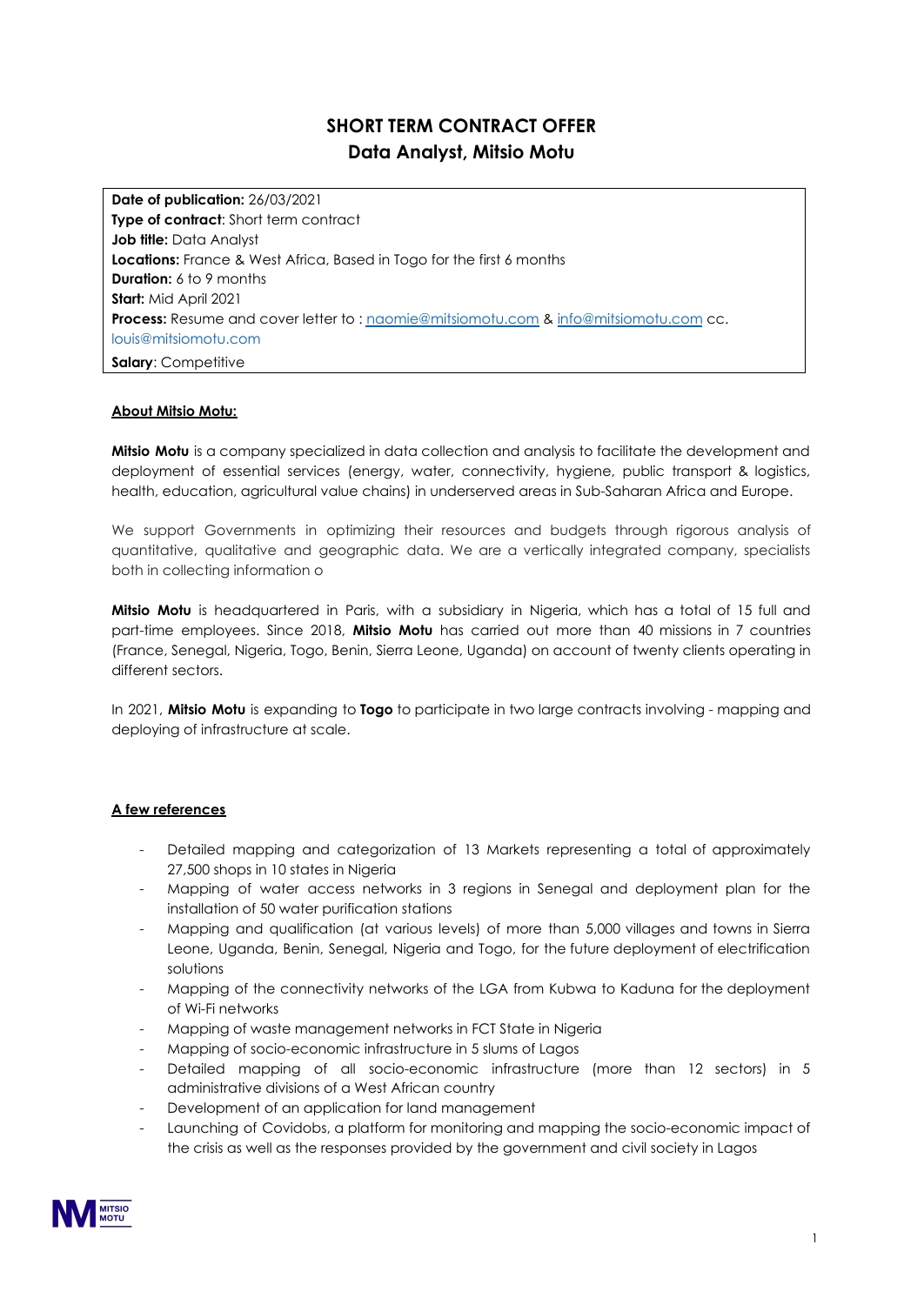Mitsio Motu Data School, development of a pilot school for training young people from disadvantaged neighborhoods in data collection, analysis and innovation in Lagos

# **Type of contract:**

- Full time short term contract
- 6 to 9 months from mid-April 2021
- Competitive salary according to profile
- International transport, housing, health insurance, field travel cost, will be covered

#### **Between 2 to 5 years of professional experience in:**

- In Consulting, Start-up, Design office, Large companies, Research, Development Institution in Data Analyst functions, in sectors with high quantitative and / or geographic density
- In West / Sub-Saharan Africa, especially in a "global south country"
- In the field of infrastructure or essential services

## **Mission:**

- Processing, aggregation and analysis of complex and multi sectoral databases (cartographic, topological, electrical, hydraulic, forestry, etc.)
- Research, test and improve innovative and dynamic methodologies and tools on data collection and analysis
- Develop complex questionnaires focused on sectors such as education, health, electricity, hygiene etc ...
- Management of data cleaning and online data collection teams
- Development and monitoring of dashboard and performance indicators
- Interaction with technical teams to set up dynamic analysis tools, and operational teams to adapt methodologies
- Writing of analysis notes
- Write notes, reports on public policies implemented or in the process of being implemented on the place of data in development projects in Africa

# **Required profile:**

- Strong analytical skills, both quantitative and qualitative, proven in previous projects
- Ability to manage teams
- Entrepreneurial spirit, autonomous and curious, inclined to propose and set up initiatives to optimize the work of the entire company
- Projection capacity to define the company's long term strategic axes
- Ability to prioritize and plan for the short, medium and long term
- Open to African cultures and societies
- Resilience and adaptation, especially in emergency situations
- Interested in the issues and challenges of data and infrastructure development in rural, peri-urban and urban areas

### **Key skills:**

- Languages: French (Fluent), English (C1)
- Proficiency in data analysis tools such as Suite Office, Database Management Systems, SQL, QGIS, ArcGIS, R, Python, Stata, PowerBI, Tableau…)
- Understanding of technical issues specific to some of the sectors covered is a plus